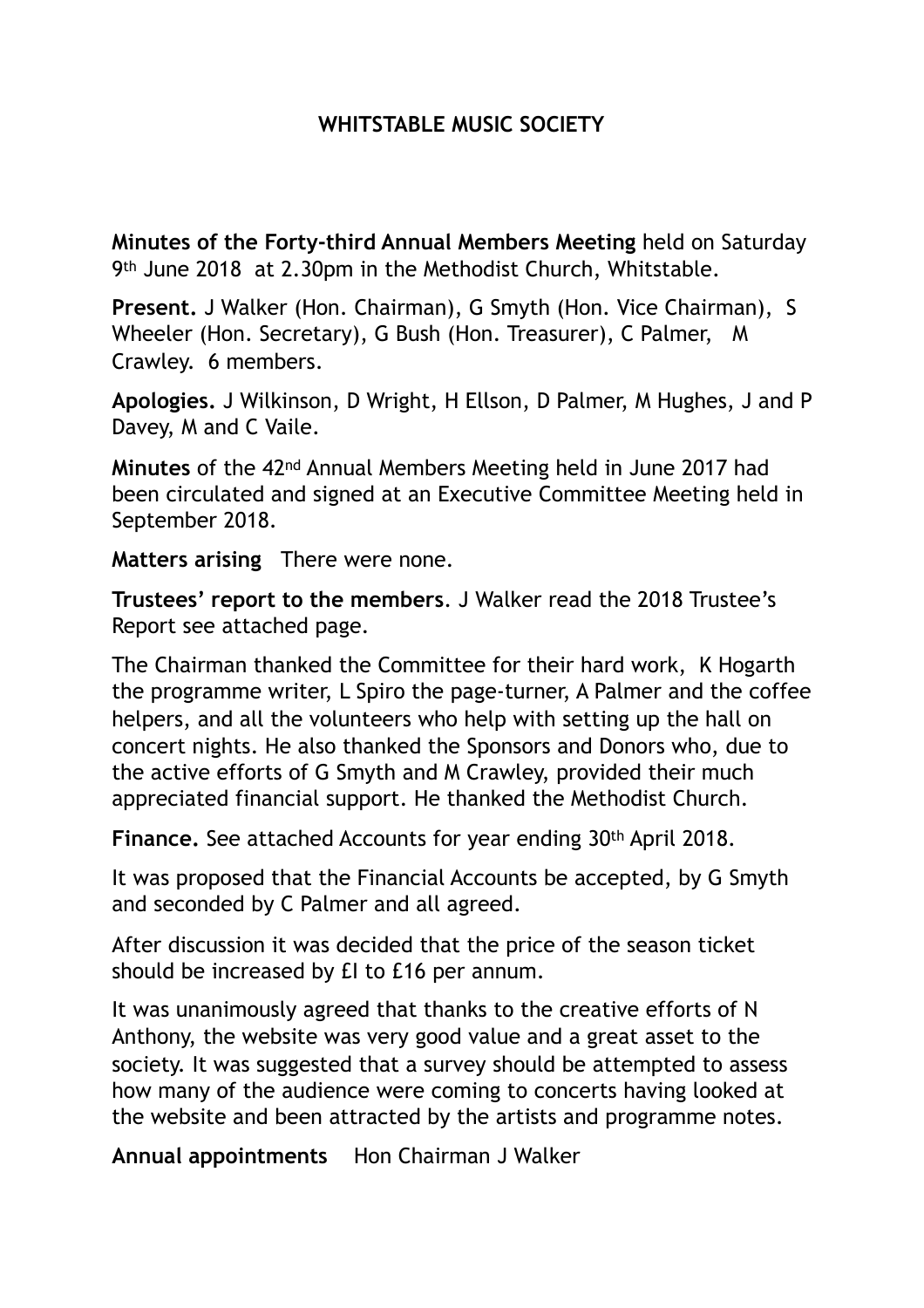Hon. Vice Chairman G Smyth Hon. Secretary S Wheeler

Hon Treasurer G Bush

Executive committee M Crawley and C Palmer

As no nominations had come forward and the committee were willing to stand again, it was proposed by C Isenberg, and seconded by C Palmer that they should be voted in *en bloc*, and everyone agreed.

**Any other business**. The matter of succession on the committee was raised. As an attempt to attract members to come forward to join the committee, it was suggested that members could be invited to come and take part in committee discussions (but without voting rights) as a 'taster'.

63 people had answered the Data Protection form. It was decided not to pursue the matter as further reading of the Data Protection Act seems to say that as paid-up members are *'interested' members of a society* according to the rules of the Data Protection Act, it means that a consent form is unnecessary.

The meeting ended at 3.30pm and refreshments were served.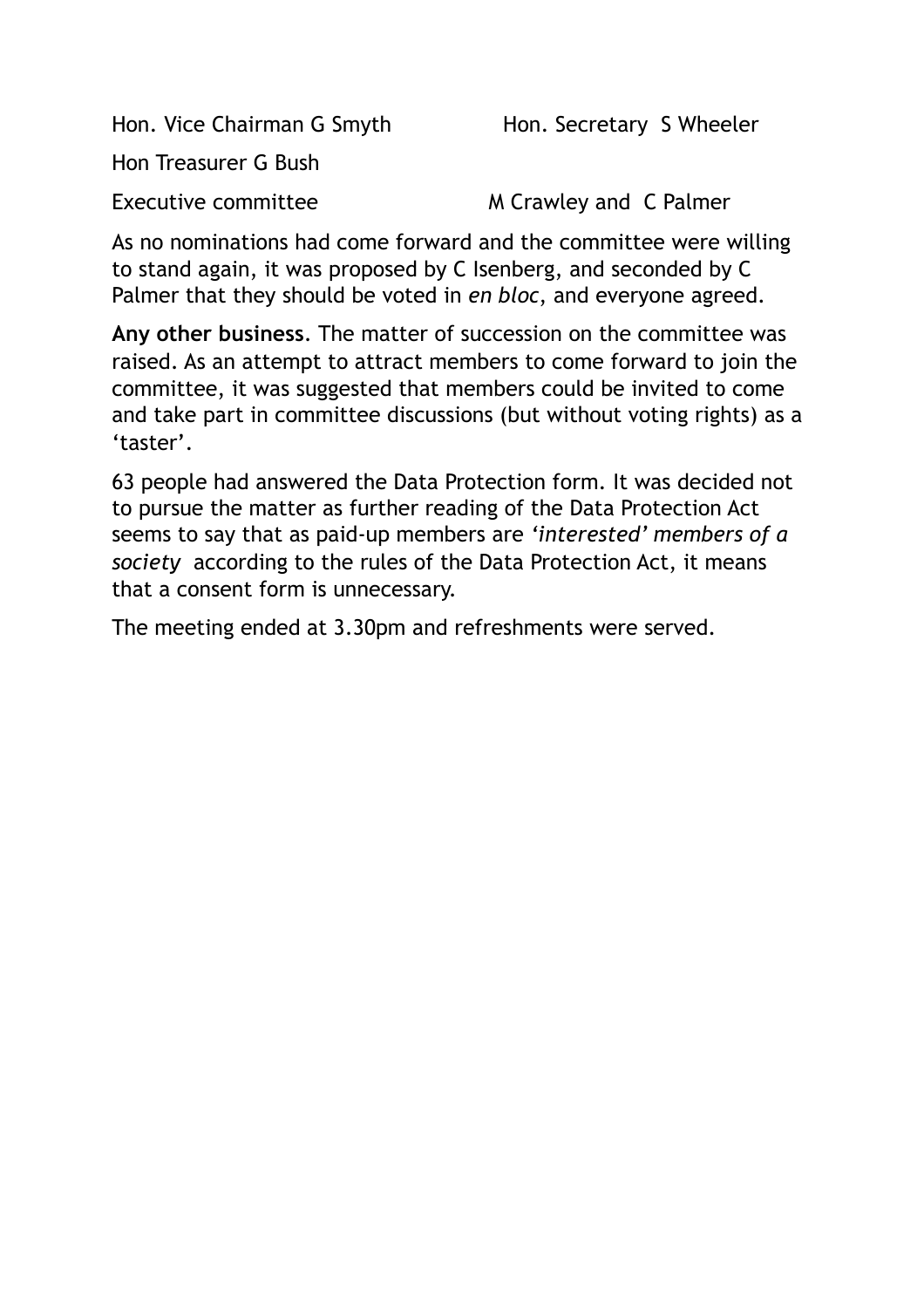## **Whitstable Music Society**

## **Chairman's Report to Members June 2018**

I am pleased to report that 2018, our forty third season, was a very good season of concerts with excellent audience feedback in respect of both the choice of musicians and programmes. Each concert was different in its own way with memorable performances from The Sacconi Quartet, Michael McHale (Piano) The Maxwell Quartet and the Trio Shaham, Erez, Wallfisch to mention just a few.

As I write this report our accounts for the year are with the auditor for approval but generally the society is in a healthy state financially with good reserves. The audited accounts will be presented at the AGM on 9th June.

The committee are always keen to keep the cost of a season ticket as low as possible, consistent with maintaining our high standards. With this in mind, for our 2018/19 season, we have decided to keep the cost of a season ticket unchanged at £70 being only £10 per concert. The cost of a Single Ticket for individual concerts is to be increased to £16 which continues to represent excellent value.

Our sponsors play a key part in maintaining our finances and I would like to take this opportunity of thanking them for their generous support. I am delighted to report that Gill Smyth and Margaret Crawley have once again done a really superb job in maintaining excellent relations with our sponsors. Without their efforts we would have to raise the ticket prices quite substantially. We owe them our thanks for all the hard work they put into this. I congratulate them most warmly on behalf of the society for their excellent work. The extent of their efforts will be apparent when we present the accounts at the AGM.

In my Annual Report last year I said that we had formed a subcommittee to look at ways of promoting the society, attracting new audiences and maintaining sponsorship for our concerts. I am pleased to report that the committee has made great progress. Our new website was launched a few months ago and is more informative, interactive and visually attractive than the previous version. As a result we have noticed a lot of new faces at our concerts and our income from single ticket sales has remained buoyant. I would like to thank Neil Anthony for the excellent work he put into this. Existing members and concert goers also have an important role to play in the success of the society. Experience over many years has shown that personal recommendation is the most effective way of promoting the